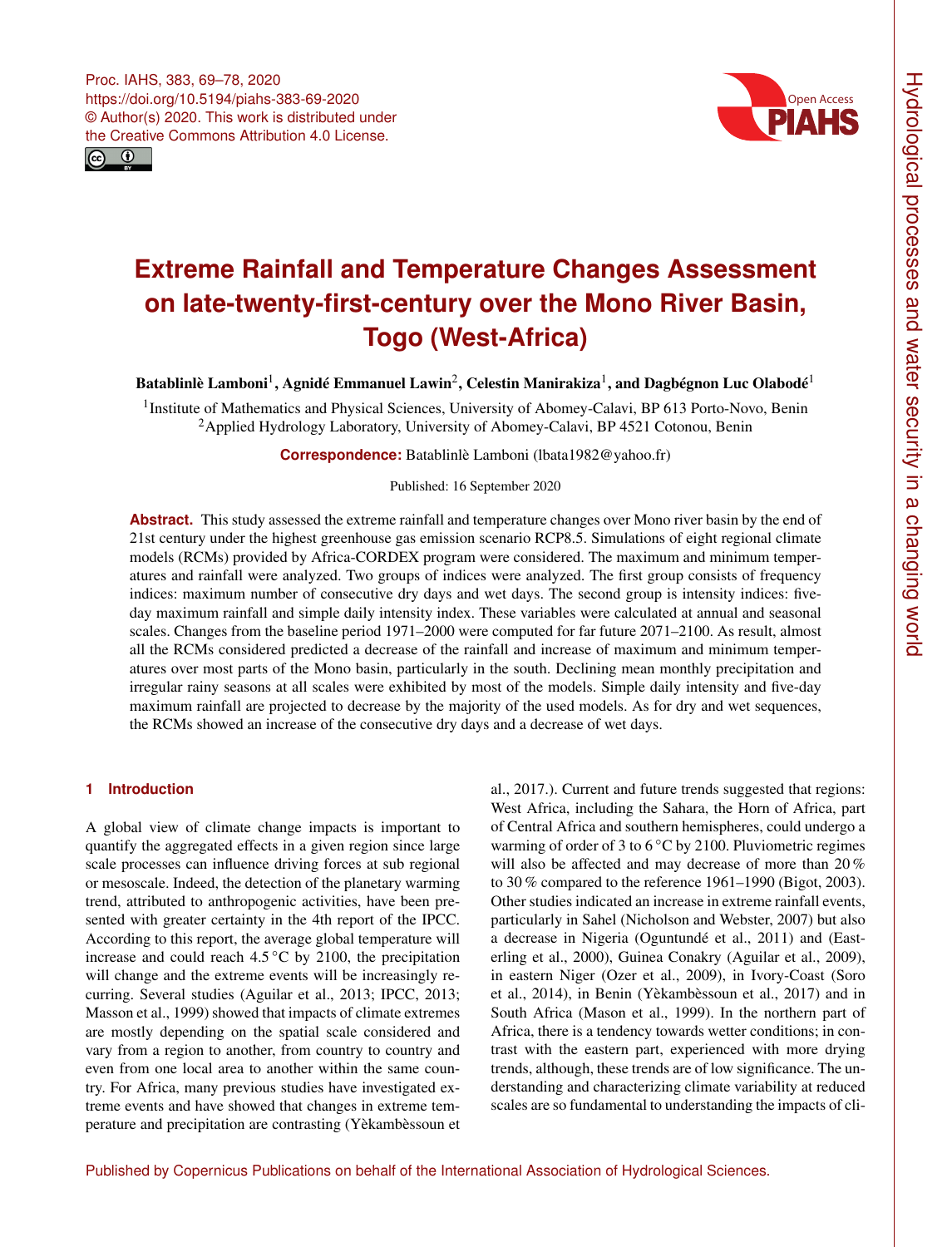mate change, local vulnerability and for future development projects (Emmanuel et al., 2019).

For the specific case of Togo, according to the report of republic of Togo (MERF, 2009), floods, drought, late rains, high temperatures and high winds, are the major risks in the country. The drought covers the entire territory except for the coastal region which is however facing sea level rise risk. It should be noted that among the latest climatic events, flooding takes precedence over other risks with its share of material damage and loss of life. It is becoming more and more dangerous to the whole country. Activities which are most exposed to these risks are farming, livestock farming, marketing of agricultural products and market gardening (MERF, 2009). Therefore, it compels scientists to conduct studies on climate change projection in Togo in order to take adaptation measures to enhance these communities in their development. However, studies of the future impact of climate change on precipitation and temperature are very few. Nelson et al. (2010) assessed impacts of precipitation and temperature changes on agricultural productivity by 2050 in Togo. This study used global climate models (GCMs) with spatial resolution of 200 to 300 km that cannot give details at less scales. So these models are only important when it comes to representing climate on a very large scale of space. But at regional level, they present many limitations (Hulme et al., 2001). In order to fill this resolution issue, Regional Climate Models (RCMs) from CORDEX (COordinated Regional Climate Downscaling EXperiment) are now proposed in our study because of their high spatial resolution (10 to 100 km). Furthermore Batablinlè et al. (2018) showed, at the Mono river basin scale, there was very few study focuses on future evolution of the extreme temperatures, number of extremely heavy rainfall days, consecutive dry days, consecutive wet days, five-day maximum rainfall, simple daily intensity index. We have therefore found it necessary to evaluate the future changes of climate indices using the World Meteorological Organization (WMO) reference period 1971–2000 computed from Regional Climate Models (RCMs). In this study, rain and temperature simulated by 8 RCMs from the Africa-CORDEX program have been analyzed through maximum and minimum temperatures, average rainfall and extreme precipitation events by 2100 on the Mono river basin which is the major economical part of Togo in terms of agricultural and energy outputs. The objective of this work is therefore to provide knowledge and more details about extreme rainfall and temperature for the population of Mono river basin.

#### **2 Data and the methods**

#### 2.1 Study area

This study area has already been described by certain authors (Batablinlè et al., 2018; Lamboni et al., 2019b).

Mono basin is located in the Gulf of Guinea region, more precisely Between 06°16' and 09°20' N and 0°42' and  $20^{\circ}25'$  E. The Mono basin is almost entirely in Togo although its lower course is between Togo and Benin. Our study considered the part in Togo (Fig. 1). It houses a dam of hydroelectric power plant called Nangbéto. Elongated, covering 25 400 km<sup>2</sup> , the Mono basin is the major river of Togo. In general, West Africa's climate is controlled by the interaction of two air masses; the inuence of which varies throughout the year with the north-south movement of the Intertropical Convergence Zone (ITCZ). Hot and dry continental air masses originating from the high pressure system above the Sahara desert give rise to dusty Harmattan winds over most of West Africa from November to February. In summer, moist equatorial air masses originating over the Atlantic Ocean bring annual monsoon rains. Within this West African context, rainfall in the study area is characterized by two types of rainfall regimes. In southern basin there are two rainy seasons which extend from mid-March to mid-July and from mid-August to October. In northern basin, there is one rainy season which extends from April to October. Indeed, according to the report of PANA-Togo (MERF, 2009), the country is inuenced by two large climate systems: The tropical Soudanian system in the north with a wet season running from May to October and a dry season from November to April. In this area pluviometry varies from 900 to 1100 mm per year with an average temperature of  $28\,^{\circ}\text{C}$ ; the tropical Guinean system in the south is characterized by two dry seasons and two wet seasons of unequal duration with pluviometry located between 1000 and 1600 mm yr−<sup>1</sup> and an average temperature of 27 °C. According to the report of WAEMU in 2006, the population of the basin is approximately two million, with an annual increase of 2.9 %. This population also distributed at high densities in the south of the basin has as main activities, agriculture (mainly rainfed); in the lower valleys, fishing and salt-farming are the major activities (Ernest et al., 2015).

#### 2.2 Data and Sources

The observed daily rainfall and temperature data used in this study, are provided by the Togo National Meteorology Agency (Météo Togo) for the period 1970–2000 for eight stations spatially located as shown in Fig. 1 and complemented by other sources such as the archives of ORTM Togo and the Nangbeto dam. The missing data values were replaced statistically by similar day averages for the previous years where there were existing data values. Table 1 shows the Cordex models used. In order to develop future climate change projections on Mono river basin, the most recent Regional Climate Models (RCMs) provided by the COordinated Regional Downscaling EXperiment (CORDEX) Africa were analyzed. These models were run using different emission scenarios, so-called Representative Concentration Pathways (RCPs) which provide different assumptions of greenhouse gas emission pathways. One of RCPs was selected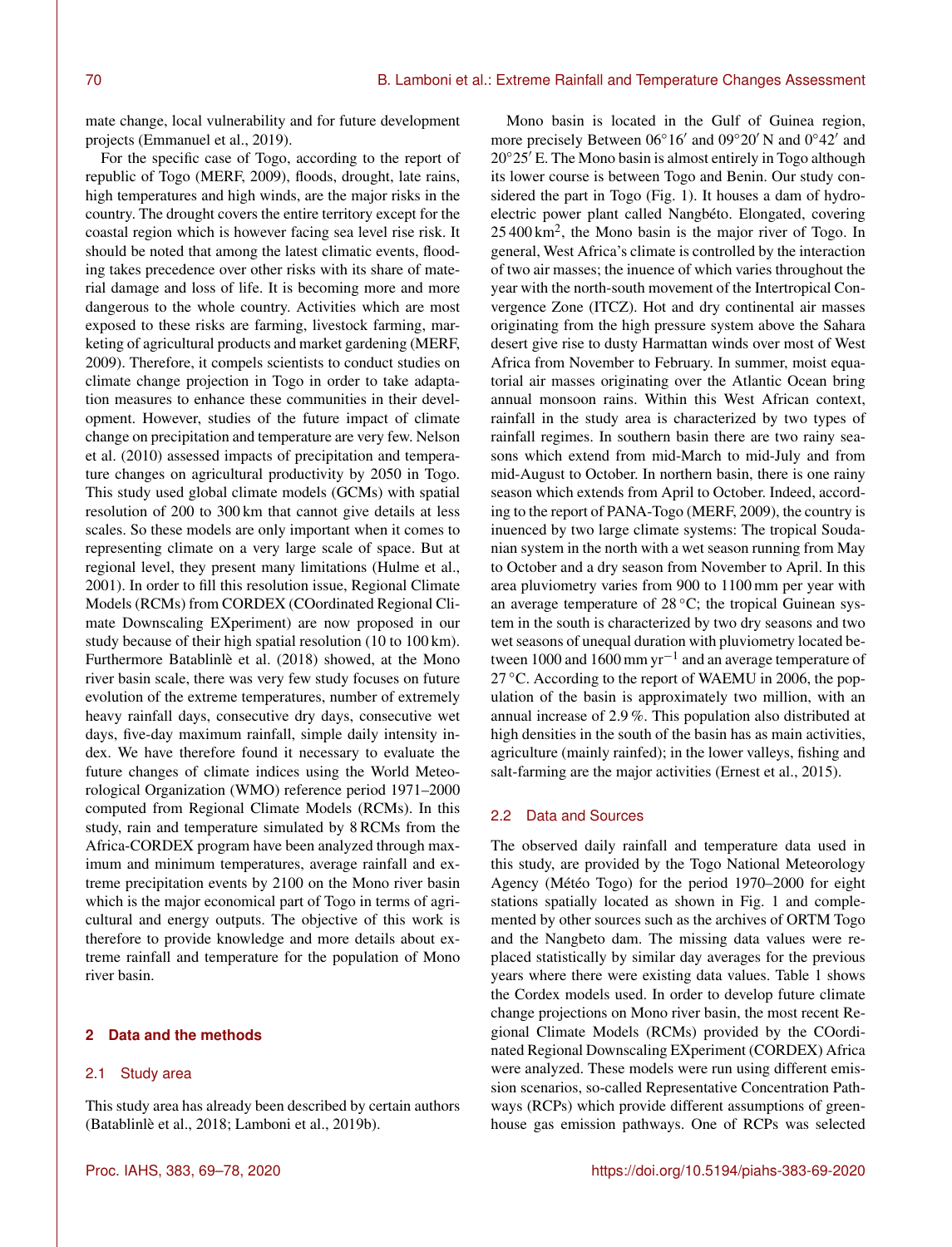

**Figure 1.** The geographical location (sources Batablinlè et al., 2018).

in this study to cover a wide high (RCP8.5) global anthropogenic radiative forcing. We made the choice to download the values of several climate variables of eight models available in a spatial resolution 0.44◦ or 50 km. It has already been used over Mono basin by certain authors as (Batablinlè et al., 2018; Emmanuel et al., 2019; Lamboni et al., 2019a).

#### 2.3 Methods

The seasonal averages as well as the annual averages were calculated using the Climate Data Operator Commands (Batablinlè et al., 2018; Emmanuel et al., 2019). Then, the free software R is used to compute all the statistical parameters and all the plots presented in the following. In this study, four climatic indices associated to the precipitations and temperatures were considered as potentially impacting on the availability of water resources, population and agricultural productivity in this zone (Emmanuel et al., 2019). These indices, computed with Climate Data Operator Commands, are defined in Table 2 as follow. To bias-correct the model future projection, the cumulative distribution function matching (CDFm) of the model in the reference period is used to identify the corresponding percentile values of the future period (Batablinlè et al., 2018). Later the observation CDFm is used to find the climate variable value for the same future cumulative probability, which represents the bias corrected future value. The drawback of the above procedure of bias correction is the assumption of constant bias between the reference and future periods . However, we will accept this assumption as most of the recent studies did (Sarr and Camara, 2017) as mentioned earlier, bias correction and spatial disaggregation relies on finer-scale observation data and consists of the following steps: (1) aggregate finer-scale observed data to a RCM-specific scale; (2) correct the RCM's systematic biases through quantile mapping; and (3) disaggregate biascorrected outputs to a finer scale (Batablinlè et al., 2018). An equiratio cumulative distribution function matching (equiratio CDFm): The statistical transformation can be written as:

$$
X_{\rm m-padjst} = X_{\rm m-p} \frac{h_1(X_{\rm m-p})}{h_2(X_{\rm m-p})}
$$
 (1)

and

$$
X_{\rm m-padist} = X_{\rm m-p} + h_1 (X_{\rm m-p}) - h_2 (X_{\rm m-p})
$$
 (2)

with (Eq. 1) for precipitation and (Eq. 2) for temperature, where  $F_{\text{m-p}}$  is the cumulative distribution function (CDF) of the model for a future projection period, and  $F_{o-c}^{-1}$  and

 $F_{m-c}^{-1}$  are quantile functions for observations and model in the reference period, respectively.  $h_1$  and  $h_2$  were defined by:

$$
h_1 = F_{0-c}^{-1} F_{m-p}
$$
 (3)

and

$$
h_2 = F_{\mathbf{m-c}}^{-1} F_{\mathbf{m-p}} \tag{4}
$$

A complete description of this method is described by Gudmundsson et al. (2012).

Before this procedure, statistical measures such as the relative error or mean absolute error were used to describe and compare the observed and simulated variables. The relative error ( $E_P$  and  $E_T$ ), respectively for precipitations and temperatures of the estimated values of the rainfall may be calculated from the following Eqs. (1) and (2):

$$
E_{\rm P} = \frac{(X_{\rm o} - X_{\rm s})}{X_{\rm o}}\tag{5}
$$

$$
E_{\rm T} = (X_{\rm o} - X_{\rm s})\tag{6}
$$

and finally, the changes from the reference period are assessed as shown by Eqs. (7) and (8) respectively for precipitations and indices ( $\Delta X_{\text{P},\text{I}}$ ) and temperatures ( $\Delta X_{\text{T}}$ )

$$
\Delta X_{\text{P,I}} = \left(\frac{\text{FF} - \text{HIST}}{\text{HIST}}\right) \times 100\tag{7}
$$

or

$$
\Delta X_{\rm T} = \rm FF - HIST \tag{8}
$$

where FUT and HIST represent respectively for the future (by 2100) and the historical or reference period (1971–2000).

#### **3 Results and discussions**

#### 3.1 Results

Before assessing the climate change scenario we evaluated the considered models' performances to represent the climate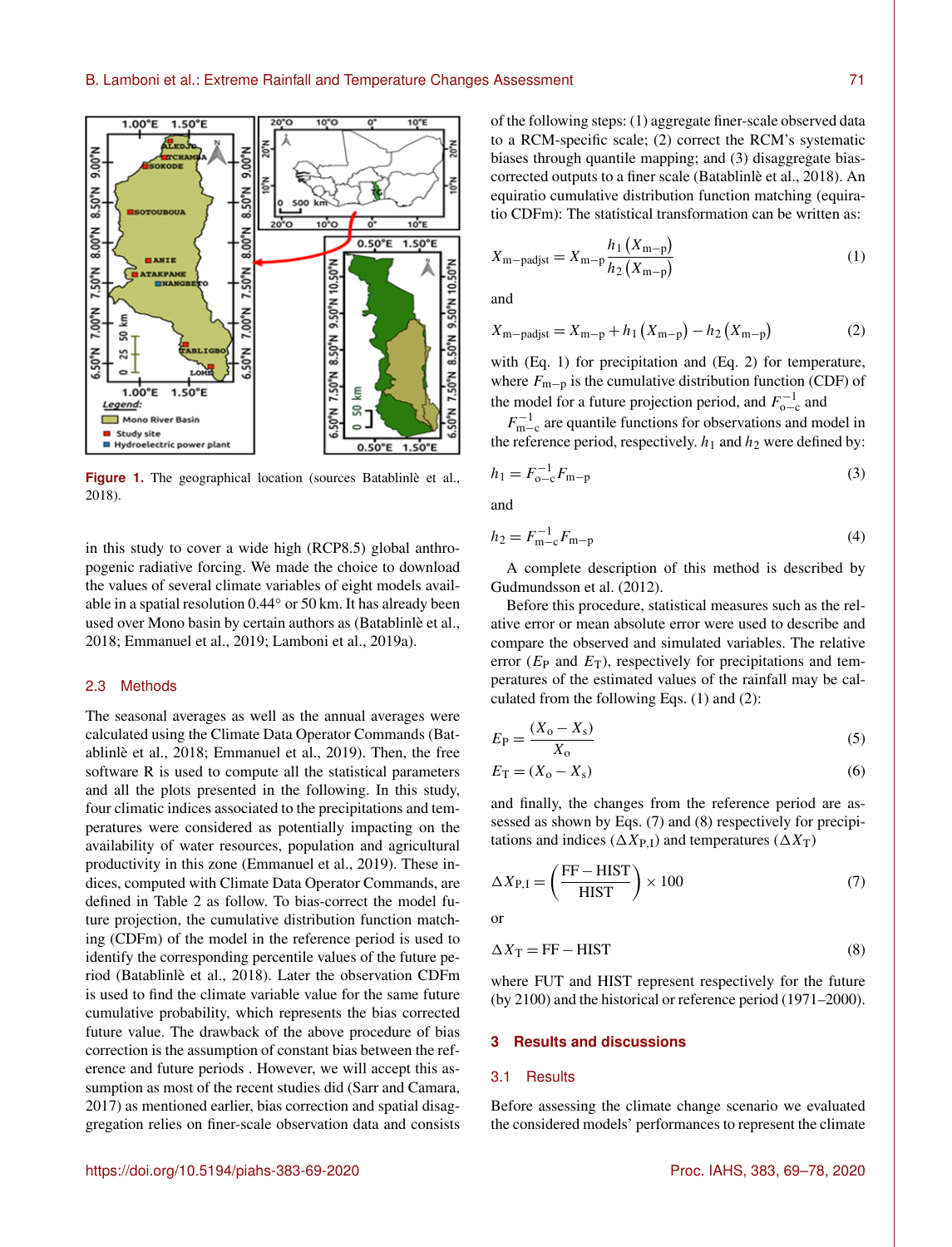| Global Model Name   | Institute ID        | Model Short Name | <b>RCM Model Name</b> |
|---------------------|---------------------|------------------|-----------------------|
| GFDL-ESM2M          | NOAA-GFDL           | <b>NOAA</b>      | SMHI-RCA4             |
| NorESM1-M           | NCC.                | NCC.             | SMHI-RCA4             |
| <b>MPI-ESM-LR</b>   | <b>MPI-M</b>        | <b>MPI</b>       | SMHI-RCA4             |
| MIROC <sub>5</sub>  | <b>MIROC</b>        | <b>MIROC</b>     | SMHI-RCA4             |
| <b>IPSL-CMA5-MR</b> | <b>IPSL</b>         | <b>IPSL</b>      | SMHI-RCA4             |
| EC-EARTH            | <b>ICHEC</b>        | <b>ICHEC</b>     | KNMI-RCAMO22T         |
| CNRM-CM5            | <b>CRNM-CERFACS</b> | <b>CNRM</b>      | SMHI-RCA4             |
| CanESM2             | CCma                | <b>CCCMA</b>     | SMHI-RCA4             |

Table 1. Used climatic models, global model under which they are run (column 1), their Institute of origin (column 2), their short name (column 3) and RCM model Name (column 4).

**Table 2.** Selected indices and their signification.

| ID                                        | Name                                      | Definition                                                                                                 | Units       |  |  |
|-------------------------------------------|-------------------------------------------|------------------------------------------------------------------------------------------------------------|-------------|--|--|
| Frequency indices (adapted from WMO 2009) |                                           |                                                                                                            |             |  |  |
| CDD                                       | Consecutive dry days                      | Maximum number of consecutive days<br>with PRCP $*$ < 1 mm                                                 | d           |  |  |
| <b>CWD</b>                                | Consecutive wet days                      | Maximum number of consecutive days<br>with PRCP $* > 1$ mm                                                 | d           |  |  |
|                                           | Intensity indices (adapted from WMO 2009) |                                                                                                            |             |  |  |
| RX5day                                    | Max5-day precipitation<br>amount Annual   | Maximum consecutive 5 d precipitation                                                                      | Mm          |  |  |
| <b>SDII</b>                               | Simple daily intensity Index              | Annual total precipitation divided by<br>the number of wet day (defined as<br>$PRCP^* > 1$ mm) in the year | $mm d^{-1}$ |  |  |

<sup>∗</sup> PRCP – daily total precipitation

of the study region. Table 3 showed that the spatial mean rainfall MAE (Mean absolute error) of the selected RCMs are weak and not greater than  $3 \text{ mm d}^{-1}$  in mean during the main part of the rainy season which is June to September (the agricultural period). NOAA model is the most accurate model while MIROC model showed the biggest MRE (Mean relative error). The higher bias between simulated and observed data, may be caused by errors in measuring data and errors associated with the model. The statistical analysis show that there is no enough an agreement between simulated and observed variables which such as mean temperatures (minimum and maximum) and precipitations  $(P_m)$ . Obviously, current RCMs still have substantial deficiencies in simulating the regional climate over Mono. To produce the reliable projections required for regional climate assessment, we need to bias-correct the raw RCM outputs.

#### 3.1.1 Changes of Minimum and Maximum temperature

Predicted changes of maximum temperature and minimum temperature between the far future (2071–2100) and the reference period (1971–2000) are shown by Fig. 2. For the maximum temperature, all the models predicted an increase for the whole basin except model canESM2 which showed a slight decrease for a small part of the southern basin. The lowest increase is 0.42 ◦C and is projected by the model CNRM-CM5. The highest increase is 3.3 ◦C and is projected by the rest of models. The north of the basin is forecasted to experience the greatest increase according to almost all the models. The projections exhibited clearly an increase in days of high heat in the north as shown by the models CNRM-CM5 (1), GFDL-ESM2M (6) , EC-EARTH (3), IPSL-CMA5-MR (4), MPI-ESM-LR (6), NorESM1-M (7) and Models-Mean (9). However, for models CCCMA, the maximum temperature will be relatively cooler on some area in the southward of the basin (mean value  $-0.29 \degree C$ ) and a strong increase on the rest of this area. In the north and the center, the maximum temperature will increase in average by 1 °C for model CNRM-CM5 (1) and model MPI-ESM-LR (5),  $0.22\degree$ C for model GFDL-ESM2M (6),  $1.45\degree$ C for models EC- EARTH (3), IPSL-CMA5-MR (4) and NorESM1- M (7). Globally, the Models-Mean (9) predicted  $1 \degree C$  as rate of increase.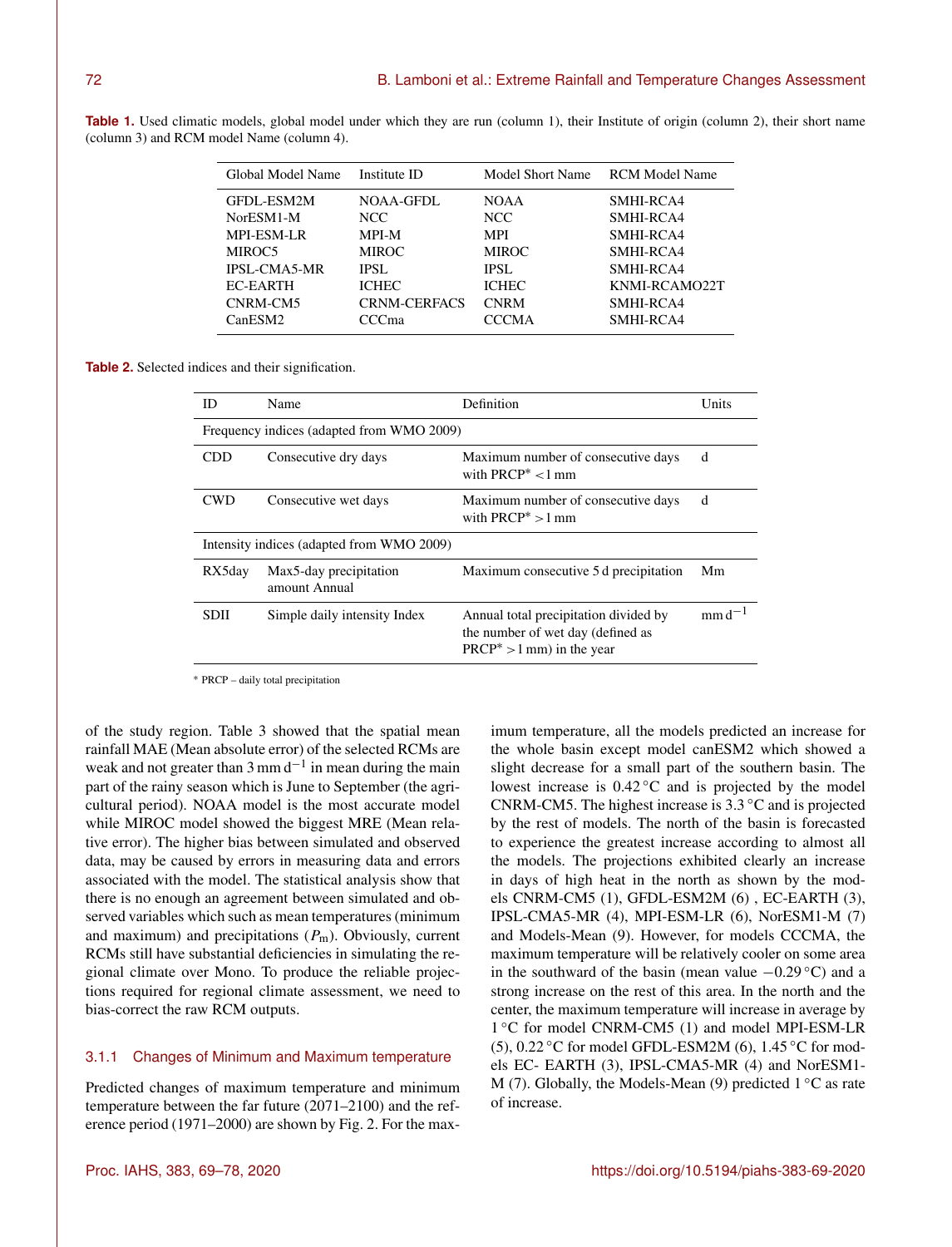|                    |               |                |                |                |     | Main part of the rainy season |     |     |     |     |                |                  |                |
|--------------------|---------------|----------------|----------------|----------------|-----|-------------------------------|-----|-----|-----|-----|----------------|------------------|----------------|
|                    |               |                |                |                |     |                               |     |     |     |     |                |                  |                |
| Models             | <b>Biases</b> | J              | F              | M              | A   | М                             | J   | J   | A   | S   | $\Omega$       | N                | D              |
| <b>NOAA</b>        | <b>MAE</b>    | $\Omega$       | $\Omega$       | 1.1            | 1.9 | 3.7                           | 0.8 | 1.3 | 1.6 | 3.7 | 1.9            | 0.3              | $\Omega$       |
|                    | <b>MRE</b>    | $\overline{0}$ | 7              | 6              | 33  | 29                            | 5   | 7   | 8   | 18  | 15             | 5                | $\theta$       |
| <b>NCC</b>         | <b>MAE</b>    | 1.6            | 1.4            | 1.1            | 3.7 | 3.4                           | 2.3 | 2.6 | 2.2 | 3.9 | 0.8            | 0.9              | 1.3            |
|                    | <b>MRE</b>    | 6              | 9              | 6              | 51  | 34                            | 14  | 14  | 10  | 15  | 12             | 37               | 6              |
| <b>MPI</b>         | <b>MAE</b>    | 0.4            | 1.0            | 1.1            | 0.3 | 1.2                           | 2.5 | 3.8 | 2.7 | 2.6 | 1.1            | 2.1              | 1.3            |
|                    | <b>MRE</b>    | $\overline{4}$ | 12             | 7              | 4   | 11                            | 16  | 20  | 12  | 10  | 5              | 11               | 3              |
| <b>MIROC</b>       | <b>MAE</b>    | 1.2            | 2.2            | 1.3            | 0.5 | 0.5                           | 3.1 | 2.1 | 3.2 | 4.5 | 1.4            | $\Omega$         | 1.1            |
|                    | <b>MRE</b>    | 6              | 6              | 15             | 15  | 47                            | 20  | 12  | 12  | 16  | 6              | $\boldsymbol{0}$ | $\overline{2}$ |
| <b>IPSL</b>        | <b>MAE</b>    | 1.7            | 1.7            | 1.2            | 3.0 | 4.8                           | 3.9 | 3.3 | 1.0 | 1.3 | 0.8            | 0.7              | 1.8            |
|                    | <b>MRE</b>    | 8              | 8              | $\overline{4}$ | 32  | 37                            | 24  | 22  | 35  | 17  | $\overline{4}$ | 3                | $\overline{2}$ |
| <b>ICHEC</b>       | <b>MAE</b>    | 1.8            | 0.8            | 1.3            | 2.7 | 3.8                           | 4.0 | 0.5 | 1.3 | 1.8 | 2.2            | 0.9              | 3.1            |
|                    | <b>MRE</b>    | 9              | 3              | $\overline{4}$ | 28  | 31                            | 26  | 31  | 27  | 19  | 11             | 15               | $\overline{4}$ |
| <b>CNRM</b>        | <b>MAE</b>    | 2.1            | 0.2            | 1.4            | 2.0 | 2.9                           | 2.2 | 1.3 | 2.0 | 3.3 | 3.2            | 0.4              | 0.5            |
|                    | <b>MRE</b>    | $\overline{2}$ | 26             | 5              | 33  | 28                            | 13  | 18  | 22  | 15  | 13             | 11               | 6              |
| <b>CCCMA</b>       | <b>MAE</b>    | 1.2            | 0.8            | 1.3            | 3.5 | 3.6                           | 3.1 | 2.5 | 1.4 | 1.2 | 0.3            | 1.8              | 0.1            |
|                    | <b>MRE</b>    | $\overline{4}$ | $\overline{c}$ | 3              | 34  | 25                            | 16  | 28  | 12  | 9   | 14             | 8                | 22             |
| <b>Models Mean</b> | <b>MAE</b>    | $\mathbf{0}$   | 0.1            | $\Omega$       | 1.9 | 1.3                           | 2.8 | 3.1 | 2.5 | 2.3 | 2.7            | 0.2              | 0.3            |
|                    | <b>MRE</b>    | $\overline{0}$ | 9              | $\overline{0}$ | 11  | 13                            | 8   | 9   | 18  | 10  | 7              | $\overline{2}$   | 3              |

**Table 3.** Spatial mean Rainfall MAE (in mm) and MRE (in %) between observations and bias corrected simulations over Mono river basin.

The analysis of projected minimum temperature for far future revealed that there is a relative uniform evolution over the entire study period for all models except models CNRM-CM5 (1) and EC-EARTH (3). Indeed, in the northward, the minimum temperature were projected and will increase for (mean value  $1.55\,^{\circ}\text{C}$ ), (mean value  $1.45\,^{\circ}\text{C}$ ), (mean value  $2 °C$ ), (mean value 1.4 °C), (mean value  $2 °C$ ), (mean value  $2.4\textdegree C$ ) and (mean value  $1.2\textdegree C$ ), respectively, for models MIROC5 (2), IPSL-CMA5-MR (4), MPI-ESM-LR (5), GFDL-ESM2M (6), NorESM1-M (7), canESM2 (8) and Models-Mean (9) . For the models CNRM-CM5 (1) and EC- EARTH (3), the results exhibit an increasing average for the minimum temperature in the north. When considering the southward and the center, models used predict an increasing average for, (mean value  $2.5\textdegree C$ ), (mean value 0.51 ◦C), (mean value 1.82 ◦C), (mean value  $2^{\circ}$ C), (mean value 1.22 °C), (mean value 1.55 °C) and (mean value  $1.83 \text{ °C}$ ), respectively, for models MIROC5 (2), IPSL-CMA5-MR (4), MPI-ESM-LR (5), GFDL-ESM2M (6), NorESM1-M (7), canESM2 (8) and Models-Mean (9). While for models CNRM-CM5 (1) and (C) EC-EARTH (3), the results show a relative rise of the minimum temperature but more than  $1 \degree C$ .

#### 3.1.2 Precipitation frequency indices

We have analyzed also the maximum duration of the number of consecutive wet days (CWD) and the maximum number of consecutive dry days (CDD) in Fig. 3. The changes relating to the maximum duration of the number of consecutive wet days (CWD) between the far future and the historical period are shown in Fig. 3. The lowest decrease is −40 % and is projected by the model (M8) CanESM2. The highest increase is 32 % and is projected by model (M5) MPI-ESM- LR. Indeed, the projection models used showed a variability of the consecutive wet days on the northern part of the basin from 0% to  $-14.5\%$ ,  $-15\%$  to  $-21\%$ ,  $-10\%$ to  $-20\%$ ,  $-5\%$  to  $15\%$ ,  $-10\%$  to  $11\%$ ,  $-10\%$  to  $17\%$ ,  $-10\%$  to 5%,  $-10\%$  to 20% and  $-10\%$  to  $-15\%$  respectively for models CNRM-CM5 (M1), MIROC5 (M2), EC-EARTH (M3), IPSL-CMA5-MR (M4), MPI-ESM- LR (M5), GFDL-ESM2M (M6), NorESM1-M(M7), CanESM2 (M8) and Mean-models (M9). The southward and center (except models MPI-ESM-LR (M5) and GFDL-ESM2M (M6)), there is a decreasing average in general for the maximum duration of the number of consecutive wet days (CWD), from 0 % to  $-15$  %, 0 % to  $-10$  %,  $-5$  % to  $-15$  %,  $-15$  % to 5 %, 0 % to  $-10$  %,  $-10$  % to  $-30$  % and  $-10$  % to  $-5$  % respectively for models CNRM-CM5 (M1), MIROC5 (M2), EC-EARTH (M3), IPSL-CMA5-MR (M4), NorESM1-M (M7), CanESM2 (M8) and Mean-models (M9). In summary, sev-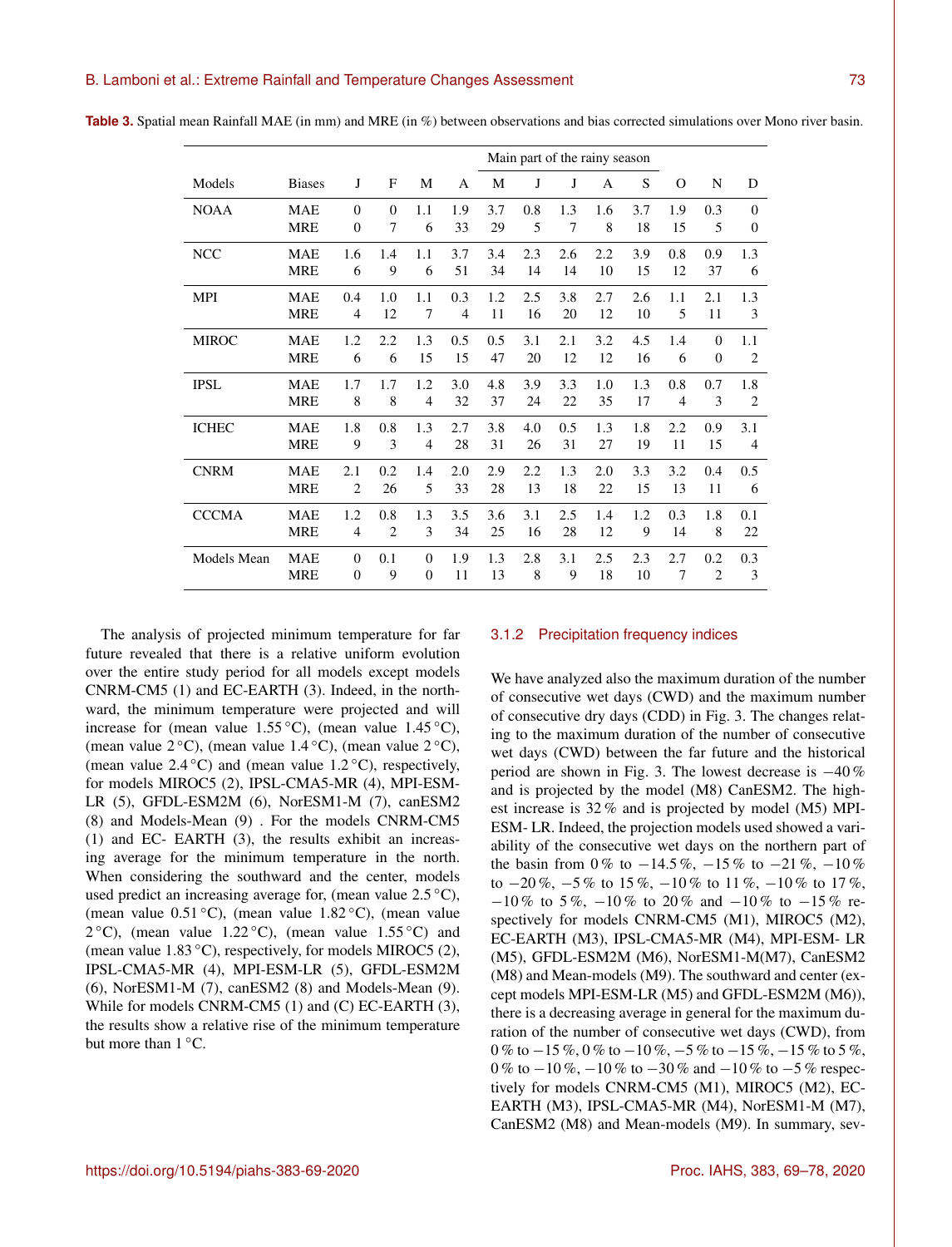

**Figure 2.** Maximum and minimum temperature changes ( $\degree$ C) between far future (2071–2100) and historical period (1971– 2000) during May to September for models: (1) CNRM-CM5, (2) MIROC5, (3) EC-EARTH, (4) IPSL-CMA5-MR, (5) MPI-ESM-LR, (6) GFDL-ESM2M, (7) NorESM1-M, (8) CanESM2 and (9) Models-Mean (ensemble mean of Model) in the North (N), Center (C), South (S) and over mono basin (B).

eral models used have announced clearly a decrease the northward of the maximum duration of the number of consecutive wet days (CWD) and over the south and center of the Mono basin. To quantify the potential impact of climate change on future drought events, the change in the number of dry periods was analyzed. A dry period is defined as at least five consecutive days for which the daily precipitation is less than 1 mm. The relative deviations of the maximum duration of dry sequences between the far future and the historical period are represented in the Fig. 3. Contrary to the case of the consecutive wet days (in the same figure), the projection models used show a variability of the consecutive dry days on the northern part of the basin from  $-5\%$  to  $5\%$ , 20 % to 50 %, 10 % to 40 %, 4 % to 18 %, 15 % to 25 %, −5 % to 10 %, −10 % to 20 %, −20 % to −10 % and 10 % to 25 %, respectively, for models CNRM-CM5 (M1), MIROC5 (M2), EC-EARTH (M3), IPSL-CMA5-MR (M4), MPI-ESM-LR (M5), GFDL-ESM2M (M6), NorESM1-M (M7), CanESM2 (M8) and Mean-models (M9). The southward and center, models project an increase of the maximum duration of the number of consecutive dry days (CDD), from 10 % to 25 %, 40 % to 50 %, 30 % to 50 %, 6 % to 12 %, 5 % to 10 %, −4 % to 5 %, 20 % to 40 %, 20 % to 30 % and −5 % to 10 %, respectively, for models CNRM-CM5 (M1), MIROC5 (M2), EC-EARTH (M3), IPSL-CMA5-MR (M4), MPI-ESM-LR



**Figure 3.** Mean consecutive wet days (CWD) and Mean consecutive dry days (CDD) changes between far future (2071–2100) and historical period (1971–2000) during May to September for models: (M1) CNRM-CM5, (M2) MIROC5, (M3) EC-EARTH, (M4) IPSL-CMA5-MR, (M5) MPI-ESM-LR, (M6) GFDL-ESM2M, (M7) NorESM1-M, (M8) CanESM2 and (M9) Models-Mean (ensemble mean of Model).

(M5), GFDL-ESM2M (M6), NorESM1-M (M7), CanESM2 (M8) and Mean-models (M9). The RCMs and their mean in general showed that the maximum number of consecutive rainy days (CWD) will decrease over the Mono basin while the maximum duration of dry sequences will go up.

Other important aspects of daily precipitation characteristics for evaluating climate variability and change impacts is the Max 5 d precipitation and the simple daily intensity index (intensity indices) within the rainy season. The section following is reserved to the analysis of the intensity indices.

## 3.1.3 Precipitation intensity indices

The relative differences in the number of rainy days during the rainy season (May–June–July–August–September) between the far future and historical period are shown in the Fig. 4. The model MPI-ESM-LR (M5) indicated lowest decrease (mean value −9 %) against the model NorESM1-M (M7) which indicates an increase of the max 5 d precipitation the northward (mean value 20 %). In general, the projection models used showed a variability of the max 5 d precipitation in the north of the basin varying between,  $-7.5\%$  and  $-5\%$ , −4 % and 4 %, 5 % and 15 %, 5 % and 20 %, −30 % and 10 %, −5 % and 5 %, 0 % and 20 %, 10 % to 15 % and −10 % and 20 %, respectively, for models CNRM-CM5 (M1),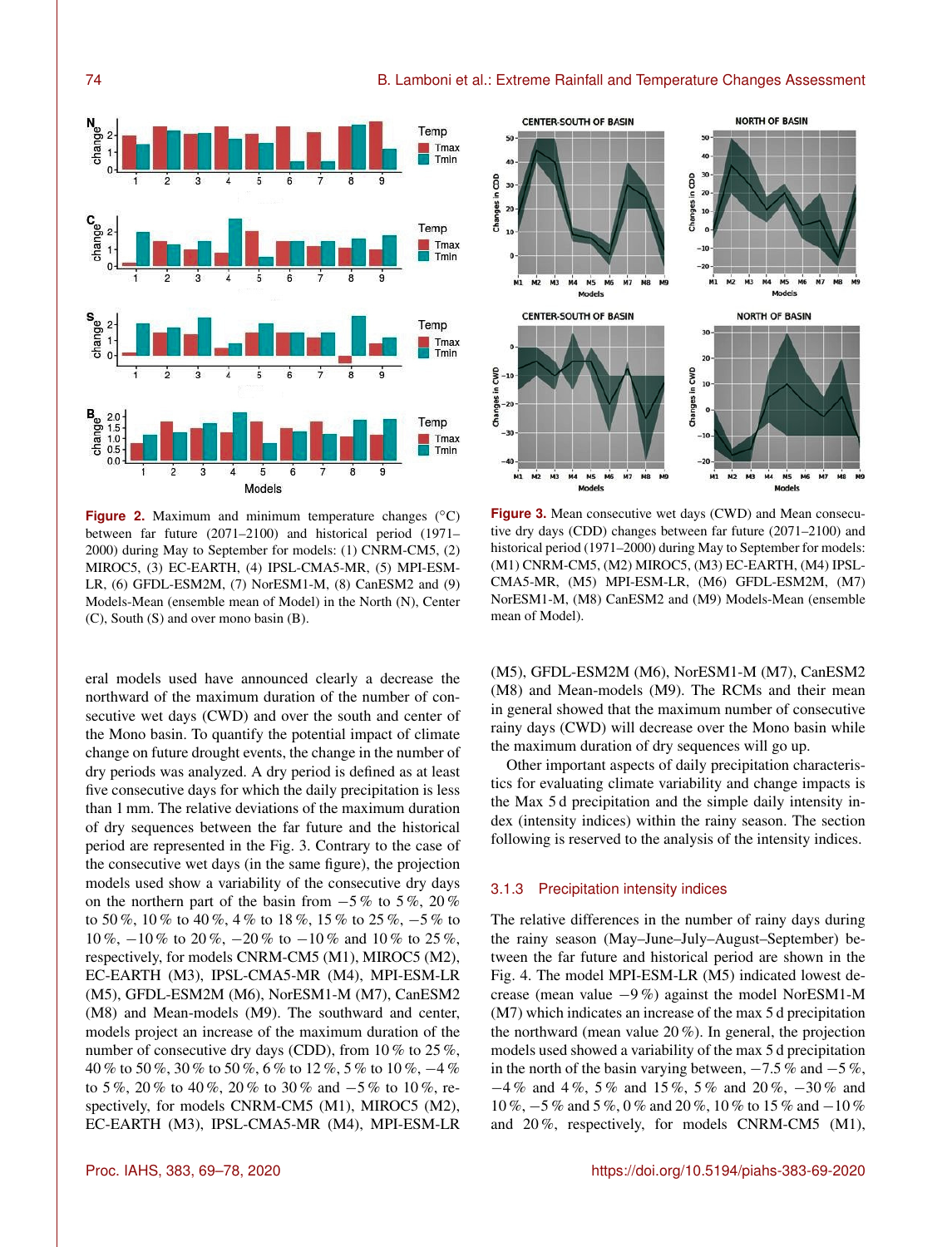MIROC5 (M2), EC-EARTH (M3), IPSL-CMA5-MR (M4), MPI-ESM-LR (M5), GFDL-ESM2M (M6), NorESM1-M (M7), CanESM2 (M8) and Mean-models (M9). The southward models projected also a fluctuation of the max 5 d, between  $-8.5\%$  and  $-7.5\%$ ),  $-6\%$  and  $-2\%$ ,  $-5\%$  and 0 %, −5 % and 0 %, −20 % and 10 %, −15 % and −5 %, 0 % and 20 %, 10 % and 15 %, and −10 % and 20 % , respectively, for models CNRM-CM5 (M1), MIROC5 (M2), EC-EARTH (M3), IPSL-CMA5-MR (M4), MPI-ESM-LR (M5), GFDL-ESM2M (M6), NorESM1-M (M7), CanESM2 (M8) and Mean-models (M9). In the center and south, models NorESM1-M (M7) and CanESM2 (M8) show clearly a decrease of the max 5 d, respectively, for,  $-5\%$  and  $-10\%$ . The RCMs and their mean showed in general that the max 5 d will decrease over the south and center of the Mono basin.

The relative differences in the intensity of rainy days between the far future and the historical period are shown in the Fig. 4. For the results of the variability of the simple daily intensity index, the models have shown dipole structures, as the frequency indices : The projection models used show a variability of the simple daily intensity index in the north of the basin varying between,  $-6\%$  and  $-1\%$ ,  $-4\%$  and 3 $\%$ , −2 % and 8 %, −16 % to 8 %, −10 % and 10 %, −12 % and 4 %, −15 % and 5 %, −15 % and 5 % and −5 % and 0 % , respectively, for models CNRM-CM5 (M1), MIROC5 (M2), EC-EARTH (M3), IPSL-CMA5-MR (M4), MPI-ESM-LR (M5), GFDL-ESM2M (M6), NorESM1-M (M7), CanESM2 (M8) and Mean-models (M9). The southward models project an increase and decrease of the simple daily intensity index (Fig. 4), from  $-3\%$  to  $-1\%$ , 0% to  $3\%$ ,  $-6\%$  to  $-2\%$ ,  $-16\%$  to  $-10\%$ ,  $-2.5\%$  to  $5\%$ ,  $-12\%$  to  $-3\%$ ,  $-10\%$ to 5%,  $-10\%$  to 5% and  $-15\%$  to  $-5\%$ , respectively, for models CNRM-CM5 (M1), MIROC5 (M2), EC-EARTH (M3), IPSL-CMA5-MR (M4), MPI-ESM-LR (M5), GFDL-ESM2M (M6), NorESM1-M (M7), CanESM2 (M8) and Mean-models (M9). The RCMs and their mean in general showed that the simple daily intensity index will decrease over a big part of the Mono basin during the rainy season (May–June–July–August–September) particularly the southward and in the center.

### 3.1.4 Analysis of inter-annual irregularity

The analysis of the results presented in Table 4 shows that K2 tends to decrease in two stations (Tchamba and Lomé) from 1971–2000, indicating a tendency towards regularity. On the other hand, in the six (6) others, K2 varies by increasing, showing a tendency of increasing the irregularity of the precipitations. For the period 2071–2100, excepted stations Alédjo, Anié, Soutouboua and Lomé, which will be marked by increases but less significant, the other resorts will have to increase to reach 9.41 at Sokodé 7.12 Tabligbo, 5.18 at Atakpamé and 5.52 at Tchamba. Declining mean precipitation heights at all scales and irregular rainy seasons may



Figure 4. Max 5d precipitation and simple daily intensity index changes (in %) between far future (2071–2100) and historical period (1971–2000) during May to September for models: (M1) CNRM-CM5, (M2) MIROC5, (M3) EC-EARTH, (M4) IPSL-CMA5-MR, (M5) MPI-ESM-LR, (M6) GFDL-ESM2M, (M7) NorESM1-M, (M8) CanESM2 and (M9) Models-Mean (ensemble mean of Model).

be associated with a palpable increase in temperatures in the Mono river watershed by 2100.

### 3.2 Discussion

The analysis of extreme weather indices shows that all climate projections indicate an overall increase in extreme temperatures in the Mono catchment. The variations of the rainfall and their indices will depend strongly on emission scenarios and models. Indeed, some models suggested an increase in these indices while others indicated a decrease. To have better comprehension of results of in this paper it is important to look at the results of other regions and countries. The large disparity observed in the evolution of precipitation by 2100 could be due to the type of forcing models or the convection pattern used in West Africa (Sylla et al., 2016). This divergence of models on climate projections on precipitation in West Africa is still uncertain. Yèkambèssoun et al. (2017) estimated that the spatially inconsistent trends of climate indices noticed are likely linked to the high heterogeneousness of the rainfall. Indeed, the Mono basin is characterized by two types of rainfall regimes. In southern basin, there are two rainy seasons which extend from mid-March to mid-July and from mid-August to October. In northern basin, there is one rainy season which extends from April to October. For Nelson et al. (2010), in the future (specifically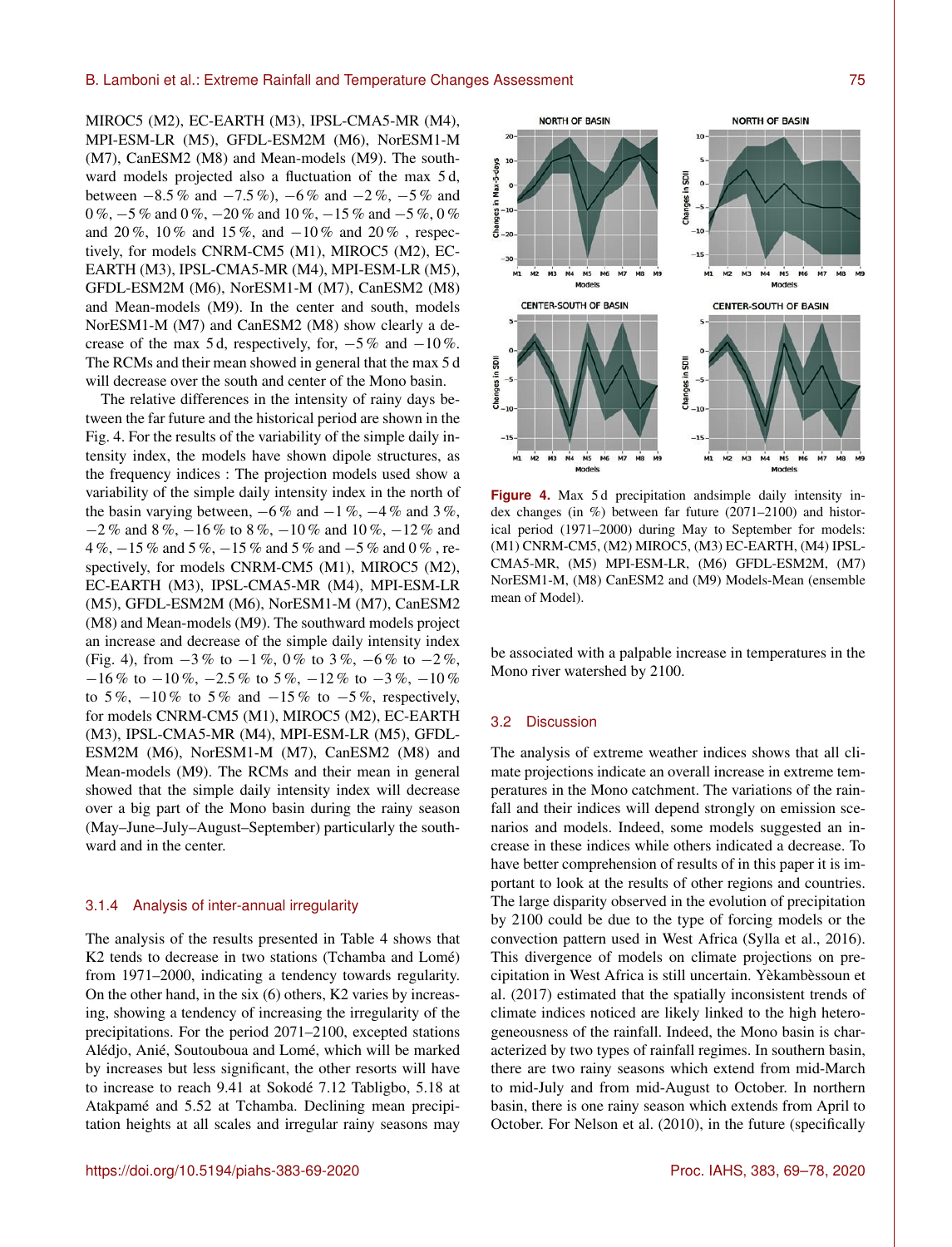| Station    | 1971/1980 | 1981/1990 | 1991/2000 | 2071/2080 | 2081/2090 | 2091/2100 |
|------------|-----------|-----------|-----------|-----------|-----------|-----------|
| Atakpamé   | 1.09      | 2.92      | 2.51      | 5.18      | 2.19      | 3.54      |
| Tabligbo   | 1.53      | 1.22      | 2.04      | 7.12      | 4.12      | 2.01      |
| Anié       | 1.86      | 2.38      | 2.17      | 1.51      | 1.38      | 2.01      |
| Lomé       | 2.23      | 4.96      | 4.11      | 6.51      | 1.85      | 2.12      |
| Sokodé     | 3.04      | 7.12      | 9.41      | 8.56      | 2.85      | 3.52      |
| Tchamba    | 3.08      | 4.74      | 3.50      | 5.36      | 5.52      | 3.52      |
| Alédio     | 1.48      | 2.14      | 1.19      | 1.95      | 1.98      | 4.9       |
| Soutouboua | 2.54      | 1.13      | 7.38      | 1.56      | 3.80      | 8.02      |
|            |           |           |           |           |           |           |

**Table 4.** Results obtained by calculation of the  $K_2$  coefficient of inter-annual rainfall irregularity in the form of table of 1971–2000 and 2071–2100 for the Tabligbo, Atakpamé, Anié, Soutouboua, Sokodé, Tchamba , Alédjo and Lomé stations.

by 2050), precipitation may rise or fall on average depending on which model we look to. Despite everything, in the Mono basin, several models used agree on an increase in temperature (maximum and minimum) and a decrease of precipitation on a large part of the basin. Nelson et al. (2010) using models GCM (general circulation models), showed that, in the future (specifically by 2050) the temperature is expected to increase between 1 and  $2.5\textdegree C$  in Togo. Diallo et al. (2013) pointed out that the decrease in mean rainfall in this area of West Africa could probably be induced in part by a weakening of the moisture from local sources, slowing down the hydrological cycle. Over the Mono basin, our work is also consistent with many works (Tall et al., 2016; Batablinlè et al, 2018; Lamboni et al., 2019a, b), which found a strong decrease in precipitation by 2100 under the RCP8.5 scenario. It is also in line with the recent special IPCC report which

states that West Africa will likely experience longer and more intense droughts in the near future (IPCC, 2013). In general, when considering the number of rainy days and the intensity of rainy days (mostly declining) were coherent with that of rain simulated average on the Mono basin. By consequence, Extreme rains in some areas could lead to some extreme events such as floods and droughts. The analysis of the maximum duration of wet sequences shows a sharp decline in the Mono basin (Batablinlè et al., 2018). Ly et al. (2013) showed a gradual decrease in the maximum duration of the number of wet sequences in West Africa since 1960. Our work shows that such an evolution diagnosed on the present climate is likely to persist in the future. This decrease of the maximum duration of wet sequences in Togo and particularly on the Mono basin appears to be consistent with the evolution of the maximum duration of dry sequences because a sharp decrease in the maximum duration of wet sequences could favor an increase in the maximum length of the dry sequences. This decrease (respectively increase) of the wet sequences (respectively dry sequences) in the Mono basin is a response to global warming (Sylla et al., 2016). In Benin, the work on climate indices made. Yèkambèssoun et al., 2017 showed that only the annual total precipitation, the annual total of wet days and the annual maximum rainfall recorded during 30 d present a significant decreasing trend while the other rainfall indicators appear to remain stable for the period 1960–2000. Likewise rainfall during the months of June to September appears to have witnessed declining trends over 1961–1993 in Nigeria (Oguntundé et al., 2011; Easterling, et al., 2000).

The contribution of our study in the area is the use of several variables (analyzed with several models) based exclusively on precipitation and other parameters (e.g. temperature) to analyze the rainfall season patterns and determine the factors of their temporal variability. The results of this study could enable policy makers to adapt strategies needed for better management of water and natural disasters and the development of a resilient agricultural system in the face of climate change. Since assessments of the impacts of climate change in West-Africa are one of the issues most addressed by the IPCC, the use of multi-models for future extreme temperature and precipitation assessment under the greenhouse gas emission scenario RCP4.5 and RCP8.5 over Mono basin is a promising prospect that would contribute to a better understanding of the potential effects of climate change

## **4 Conclusions**

A new multi-source dataset is used in this paper to analyze changes in extreme temperature and rainfall events over the Mono basin on the far future (2071–2100) and the historical period (1971–2000). The analysis of these climatic data has contributed to the knowledge of extreme phenomena and their evolution in the future over the Mono basin. These extreme climatic phenomena are very random and highly variable in space and time. Their knowledge is therefore fundamental to protect against natural disasters. The RCMs as well as their average showed that rain will decrease over the Mono basin while temperatures (Maximum and minimum) will increase. Moreover, others climatic indices have also been analyzed in order to characterize these events. In this way, for the simple daily intensity index and five-day maximum rainfall, the models have presented variable structures but the average of the models showed a moderate diminution on almost whole Mono basin except on some parts. The anal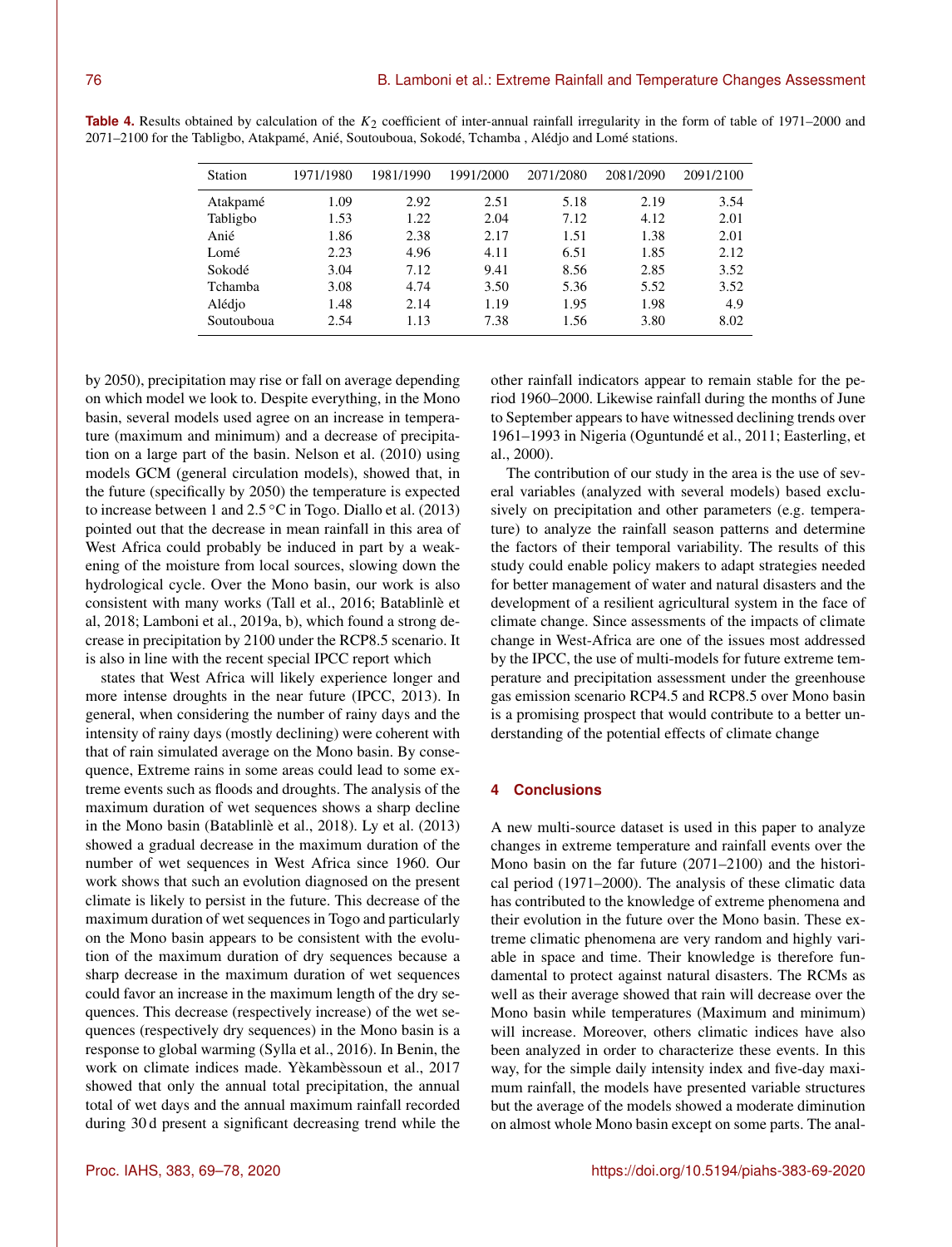ysis of wet and dry sequences showed that the most of RCMs point out a fairly significant decrease in maximum duration of the number of consecutive rainy days and an increase of the maximum duration of the number of consecutive dry days almost all over the Mono basin. Projections of the RCMs showed that these extreme rain events do not evolve in the same direction as precipitation and this could lead to flooding intense in some parts of Mono basin particularly in the north. Seasonal evolutions were investigated to provide more detail about intra-annual behavior in extreme parameters for the Mono river basin. The results show that declining mean precipitation heights at all scales and irregular rainy seasons may be associated with a palpable increase in temperatures in the Mono river watershed by 2100.

**Data availability.** All data can be accessed via the references: The Table 1 presents the data used in this study. It is a set of eight climatic models outputs with daily time step and spatial resolution of 0.44◦ and available at: <https://esgf-data.dkrz.de/projects/esgf-dkrz/> (last access: 3 August 2017). The observed data used, are provided by the Togo National Meteorology Agency (Météo Togo). Please, contact the authors if you are interested in this research data.

**Author contributions.** BL and AEL conceived and designed the research; CM and DLO contributed in providing data; BL performed the research, analyzed the data and wrote the paper.

**Competing interests.** The authors declare that they have no conflict of interest.

**Special issue statement.** This article is part of the special issue "Hydrological processes and water security in a changing world". It is a result of the 8th Global FRIEND–Water Conference: Hydrological Processes and Water Security in a Changing World, Beijing, China, 6–9 November 2018.

**Acknowledgements.** I acknowledge the financial support from the Deutscher Akademischer Austausch Dienst (DAAD).

All my gratitude to UNESCO-IHP and local organizers who gave me financial support and took charge of my participation in the 8th World Conference on Large River Basins in China. We are also grateful to the anonymous reviewers whose thoughtful and constructive comments have improved the quality of the article.

**Financial support.** This research has been supported by UNESCO-IHP.

#### **References**

- Aguilar, E., Barry, A. A., Brunet, M., Ekang, L., Fernandes, A., Massoukina, M., and Zhang, X.: Changes in temperature and precipitation extremes in western central Africa, Guinea Conakry, and Zimbabwe, 1955–2006, J. Geophys. Res.-Atmos., 114, 1– 11, https://doi.org[/10.1029/2008JD011010,](https://doi.org/10.1029/2008JD011010) 2009.
- Batablinlè, L., Lawin, E., and Agnide, C. M.: Africa Cordex Simulations Projection of Future Temperature, Precipitation, Frequency and Intensity Indices Over Mono Basin in West Africa, J. Earth Sci. Clim. Change, 9, 490, https://doi.org[/10.4172/2157-](https://doi.org/10.4172/2157-7617.1000490) [7617.1000490,](https://doi.org/10.4172/2157-7617.1000490) 2018.
- Bazyomo, S. D., Ouedraogo, A., and Lawin, E. A.: Seasonal trends solar radiation available at the earth's surface and implication of future annual power outputs changes on the photovoltaic systems with one and two tracking axes, J. Clim. Weather Forecast., 5, 1– 9, 2017.
- Bigot, P.: Variability climatic, interaction and modification environnement, Variabilite climatique, Interaction et Modification, Environ. J. Hydrol., 4, 8141, 2003.
- Diallo, I. and Camara, M.: Comparaison du climat et de la variabilite interannuelle de la pluie simulée au Sahel par les modèles climatiques regionaux (Comparison of climate and interannual variability of rainfall simulated in the Sahel by regional climate models), 24, 96–106, 2013.
- Easterling, D., Evans, J., Groisman, P., Karl T., Kunkel, K., and Ambenye, P.: Observed variability and trends in extreme climate events: A brief review, B. Am. Meteorol. Soc., 81, 417–425, 200.
- Emmanuel, L. A., Lamboni, B., Célestin, M., and Hodabalo, K.: Future ExtremesTemperature:Trends and Changes Assessment over the Mono River Basin, Togo (West Africa), J. Water Resour. Protect., 11, 82–98, 2019.
- Ernest, A., Yves, T., Totin, H. S. V., Gil, M., and Pierre, C.:Dynamique et modélisation des crues dans le bassin du Mono à Nangbéto (Togo/Bénin), Hydrol. Sci. J., 59, 2060–2071, https://doi.org[/10.1080/02626667.2013.871015,](https://doi.org/10.1080/02626667.2013.871015) 2015.
- Gudmundsson, L., Bremnes, J. B., Haugen, J. E., and Engen-Skaugen, T.: Technical Note: Downscaling RCM precipitation to the station scale using statistical transformations – a comparison of methods, Hydrol. Earth Syst. Sci., 16, 3383–3390, https://doi.org[/10.5194/hess-16-3383-2012,](https://doi.org/10.5194/hess-16-3383-2012) 2012.
- Hulme, M., Doherty, R. M., Ngara, T., New, M. G., and David, L.: African climate change: 1900–2100, Clim. Res, 17, 145–168, https://doi.org[/10.3354/cr017145,](https://doi.org/10.3354/cr017145) 2001.
- IPCC: Climate Change 2013: The Physical Science Basis, Contribution of WorkingGroup I to the Fifth Assessment Report of the Intergovernmental Panel on Climate Change, edited by: Stocker, T. F., Qin, D., Plattner, G.-K., Tignor, M., Allen, S. K., Boschung, J., Nauels, A., Xia, Y., Bex, V., and Midgley, P. M., Cambridge University Press, Cambridge, United Kingdomand New York, NY, USA, 2013.
- Lamboni, B., Emmanuel, L. A., and Manirakiza, C.: Future extremes Temperature and Rainfall: Trends and Changes Assessment over Mono Basin in WEST AFRICA, XXXII Colloque l'Association Internationale de Climatologie; Climatic Change, Variability and Climate Risks, Thessaloniki Greece, 9– 14, 2019a.
- Lamboni, B., Emmanuel, L. A., Manirakiza, C., and Djibib, Z. M.: Variability ofFuture Rainfall over the Mono River